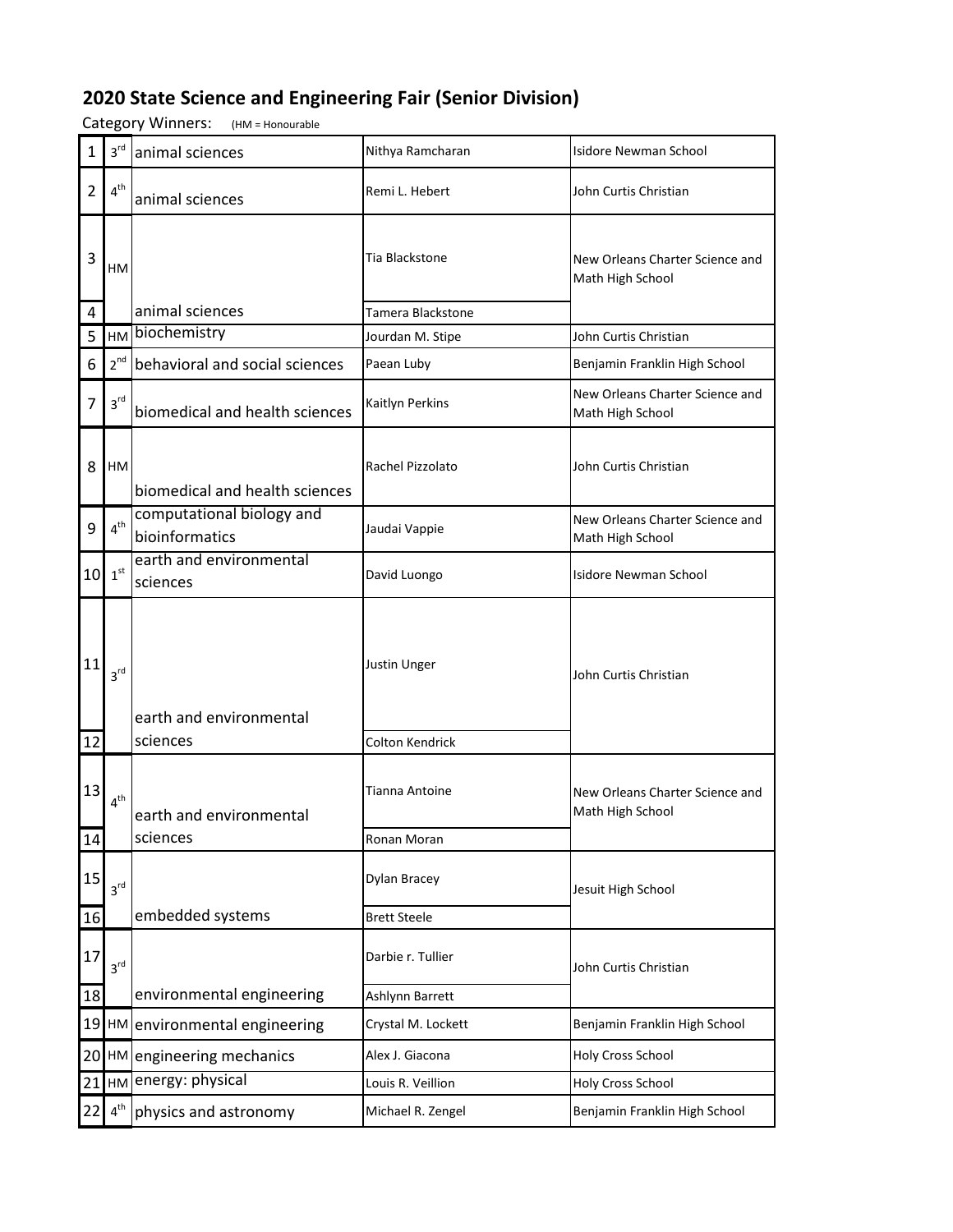|  | 23 HM physics and astronomy  | Madelynn Y. Massicot | <b>John Curtis Christian</b> |
|--|------------------------------|----------------------|------------------------------|
|  | $24$ $2^{nd}$ plant sciences | Michael J. Sam-Pang  | <b>John Curtis Christian</b> |

## **2020 State Science and Engineering Fair (Junior Division)**

Category Winners: (HM = Honourable Mention)

|                             | 3 <sup>rd</sup> | animal sciences                     | Golden G. Richard    | International School of Louisiana           |
|-----------------------------|-----------------|-------------------------------------|----------------------|---------------------------------------------|
| 2                           | 1 <sup>st</sup> | cellular and molecular biology      | Raymond J. Duplessis | Lake Forest Elementary Charter<br>School    |
| 3                           | 3 <sup>rd</sup> | cellular and molecular biology      | Angele S. Rainey     | International School of Louisiana           |
| 4                           | <b>HM</b>       | earth and environmental<br>sciences | Isaiah D. Tyson      | Lake Forest Elementary Charter<br>School    |
| 5                           | 3 <sup>rd</sup> | engineering mechanics               | Spencer J. Newton    | Kenner Discovery Health Sciences<br>Academy |
| 6                           | $\mathsf{h}$ nd |                                     | Megan E. McCartney   | John Curtis Christian                       |
| 7                           |                 | mathematics                         | Danielle McCartney   |                                             |
| <b>Special Award Winner</b> |                 |                                     |                      |                                             |
| 1                           |                 | <b>Broadcom MASTERS nominees</b>    | Raymond J. Duplessis | Lake Forest Elementary Charter<br>School    |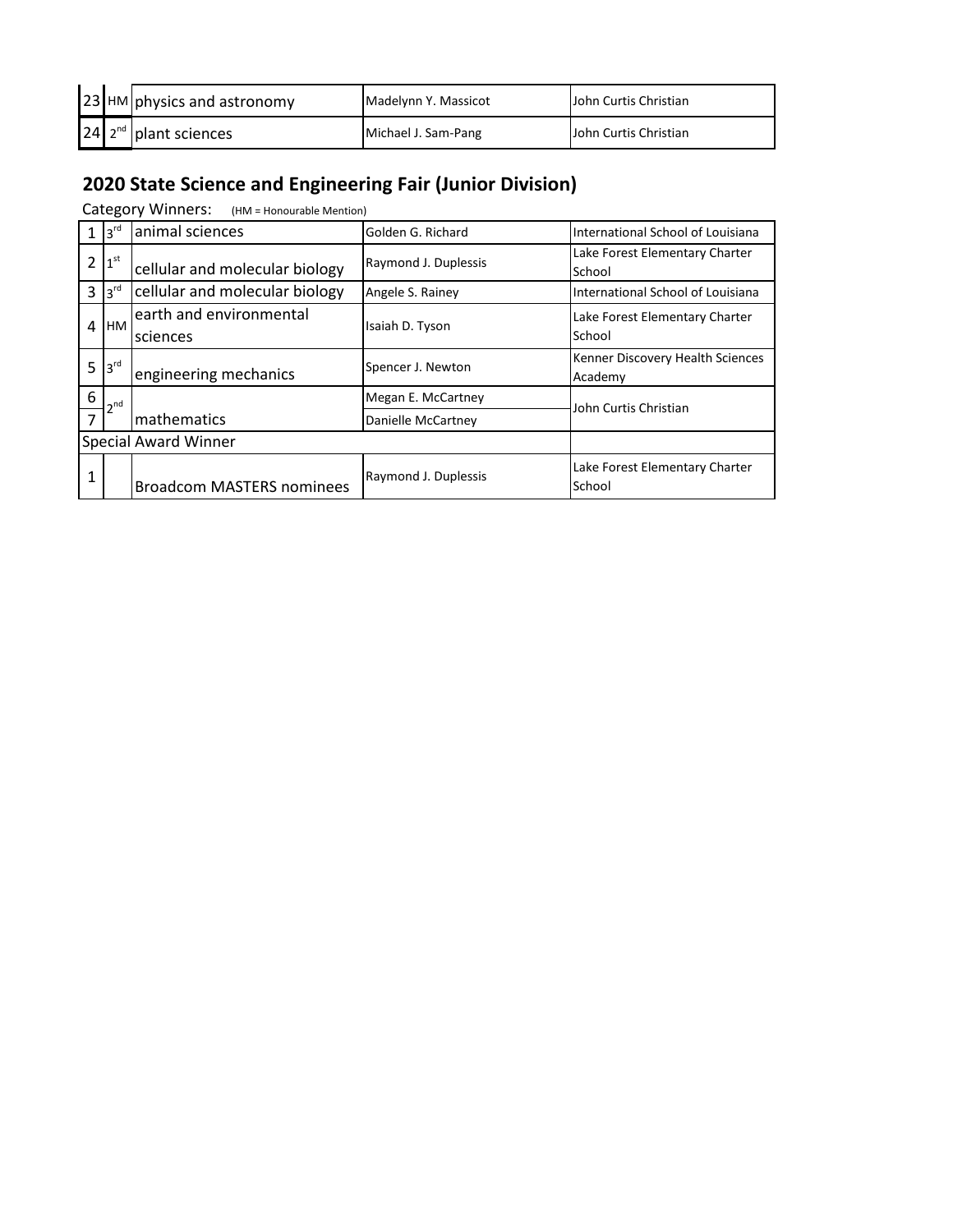| "Are Wax Worms the Solution to Plastic<br>Pollution?"                                                                                                                                                                |
|----------------------------------------------------------------------------------------------------------------------------------------------------------------------------------------------------------------------|
| "Will Transcutaneous Electrical Nerve Stimulation<br>Help Improve Regeneration Rates In Dugesia? "                                                                                                                   |
| "Anthropogenic Disturbance VS. Natural<br>Disturbance Effects on an Important Bioindicator<br>Species"                                                                                                               |
| "Ascorbic Acid: Fruits vs. Vegetables"                                                                                                                                                                               |
| "Individuation and Empathy: A Mixed Methods<br>Study of Twin Adolescents"                                                                                                                                            |
| "Evaluation of Exosomal Influence on<br>Proliferation, Migration and Invasion in MDA-MB-<br>231 TNBC Cells"                                                                                                          |
| "An Exploration Into The Effects Of Incorporating<br><b>Biomimicry into Position Specific Helmet</b><br>Technology And The Potential to Reduce, Or<br>Possibly Eliminate, Chronic Traumatic<br>Encephalopathy (CTE)" |
| "The Vappie Produce Index"                                                                                                                                                                                           |
| "Particulate Matter Pollution at RTA Bus Stops"                                                                                                                                                                      |
| "At What Rate will Biodegradable Plastics<br>Decompose in a Compost Mixture Compared to a<br>Landfill Environment?"                                                                                                  |
| "The Effect of Artificial Light on Bat Foraging<br>Habits"                                                                                                                                                           |
| "The Car Temperature Safety System (The CTS<br>System)"                                                                                                                                                              |
| "Can Morning Glory Ornamentals be Used for<br>Phytoremediation of Lead?"                                                                                                                                             |
| "Creating Edible and Biodegradable Plastic and<br>Paper Replacements"                                                                                                                                                |
| "Cluster Buster: Comparison of Compression of<br>3D-printed shapes"                                                                                                                                                  |
| "Color's Effect on the Transfer of Energy"<br>"Variance of the Angle of Incidence in the Double                                                                                                                      |
| Slit Experiment"                                                                                                                                                                                                     |